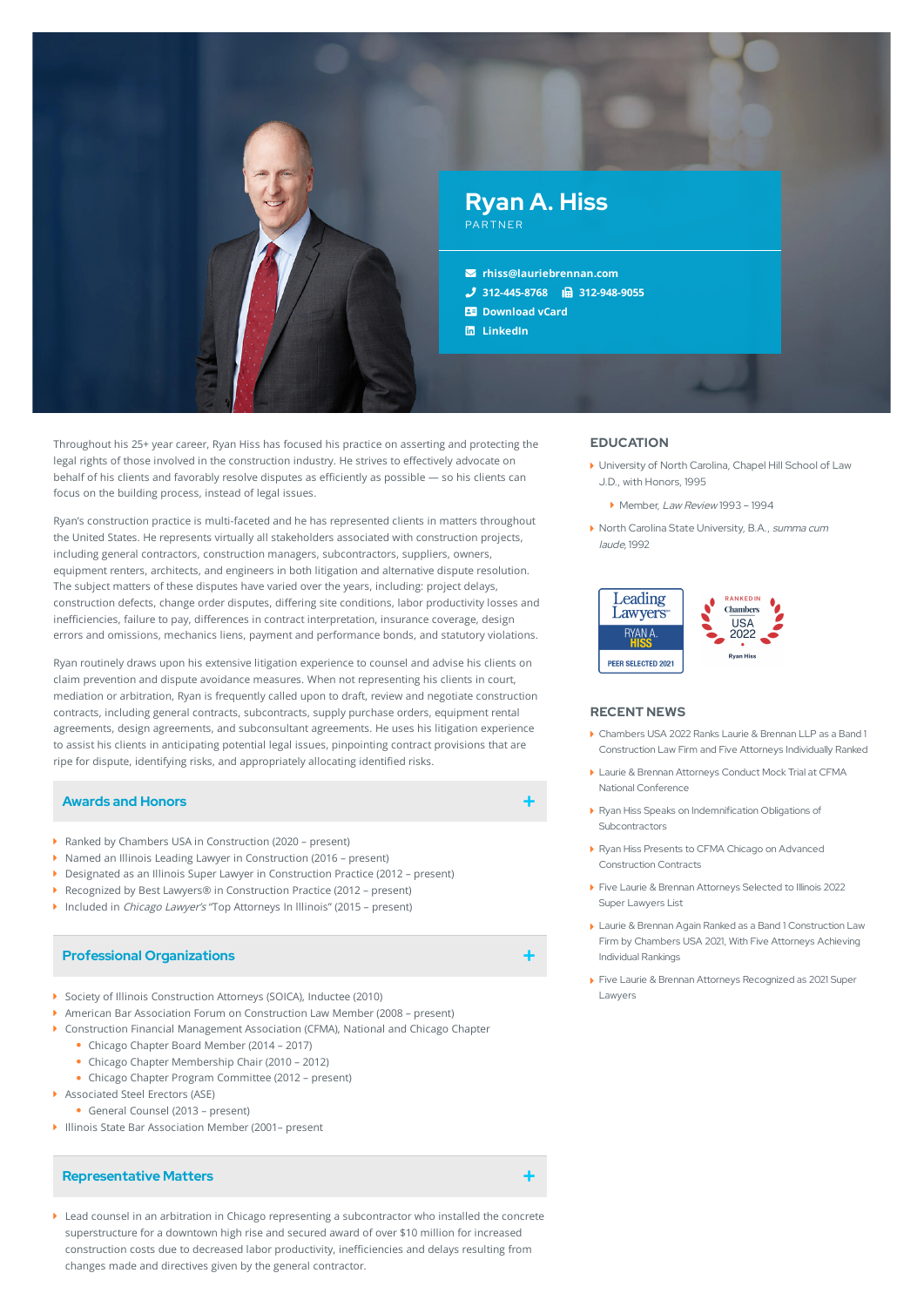- Co-counsel in ongoing litigation in Los Angeles representing the owner of two high rises against the general contractor on a \$300 million plus project for claims arising out of the Owner's termination of the general contractor's construction contract.
- Lead counsel in ongoing litigation in Pennsylvania representing the general contractor of an international embassy against its window supplier and manufacturer on multi-million dollar claims for breach of warranty and failure to comply with specifications.
- Lead counsel in an arbitration in Chicago representing a general contractor against a prefabricated wall manufacturer and installer for a multi-use project in Chicago's northside and secured award just under \$1.0 million for delays to the critical path of the construction schedule as well as construction defects by the subcontractor.
- Lead counsel in an arbitration in Atlanta representing a crane rental company against an international crane manufacturer and secured an award of nearly \$2.0 million for breach of warranty, misrepresentations and operational failure of cranes purchased by our client.
- Lead counsel in ongoing dispute in northern Illinois representing the owner of a cold storage facility against an EPC contractor who designed, constructed and fabricated equipment for the over \$300 million facility for design and construction defects causing the facility to not operate as designed.
- Lead counsel in an arbitration in Chicago representing a general contractor against an Owner in a \$4.0 million dispute over Owner's wrongful termination of the general contract. Matter settled mere days before the hearing began.
- Lead counsel in ongoing litigation in Chicago representing a general contractor against the performance bond surety for a defaulted subcontractor seeking over \$1.0 million in construction costs incurred as a result of the subcontractor's default.
- Lead counsel in trial in Chicago representing the owner of a general contractor against a former partner in the construction business and secured judgment defeating claims by former owner for alleged buy-out value in company.
- Lead counsel in arbitration in Chicago representing general contractor against Owner of project for unpaid construction costs due to dispute over to quality of work and secured payment of full amount requested by general contractor in the arbitration award.
- Co-counsel in trial in North Carolina representing Owner of property against developer who constructed development on neighboring property and created erosion, sedimentation and pollution control issues on his project.
- ▶ Lead Counsel in litigation in DuPage County, Illinois representing a general contractor defending against an owner's claims of alleged construction defects in the masonry and exterior façade work on a commercial development and secured summary judgment ruling denying all claims asserted by the owner against client.
- Co-counsel in litigation in Arizona representing owner of apartment complex against general contractor and subcontractors for defective construction and secured \$6 million settlement in favor of client.
- Lead counsel in litigation in Indiana representing a general contractor against a demolition subcontractor for payment for alleged delays and change order work performed on a bridge construction project in Indiana and secured successful settlement as a result of defeating several of opponent's claims in motion practice.
- Successfully litigated and resolved numerous mechanics lien and payment bond claims on behalf of general contractors and subcontractors in various State Courts of Illinois.
- Secured multi-million dollar settlement on behalf of owner of property in Miami against general contractor for delays and construction defects.
- Acted as second chair counsel in defending architect and engineer of an NFL stadium against claims for design defects and secured beneficial settlement on behalf of client.

## **Community Involvement**

- Hamlin Park Baseball/Softball Association, Board Member (2014 present)
- Friends of A.N. Pritzker Elementary School, President (2015 2017)

# **Publications**

- Go-Author, "Reservation of Rights Letters: Take Control of Your Legal Defense," CFMA Building Profits (January/February 2018)
- ▶ Co-Author, "Tips, Tricks & Tidbits to Help Identify & Manage Struggling Subcontractors," CFMA Building Profits (May/June 2014)
- ▶ Co-Author, "Joint Ventures What You Need to Consider Before, During & After," CFMA Building Profits (September/October 2012)
- Co-Author, "Here Comes the Judge-Duties and Responsibilities of Design Professionals When Deciding Disputes," ASCE Journal of Professional Issues in Engineering Education and Practice, Vol. 129, Number 3 (July 2003)

## **Presentations**

Speaker, "Construction, Contracts & COVID," Kentucky CPA Society (October 2021)

Speaker, "COVID Impacts on Construction," CFMA Chicago (December 2020)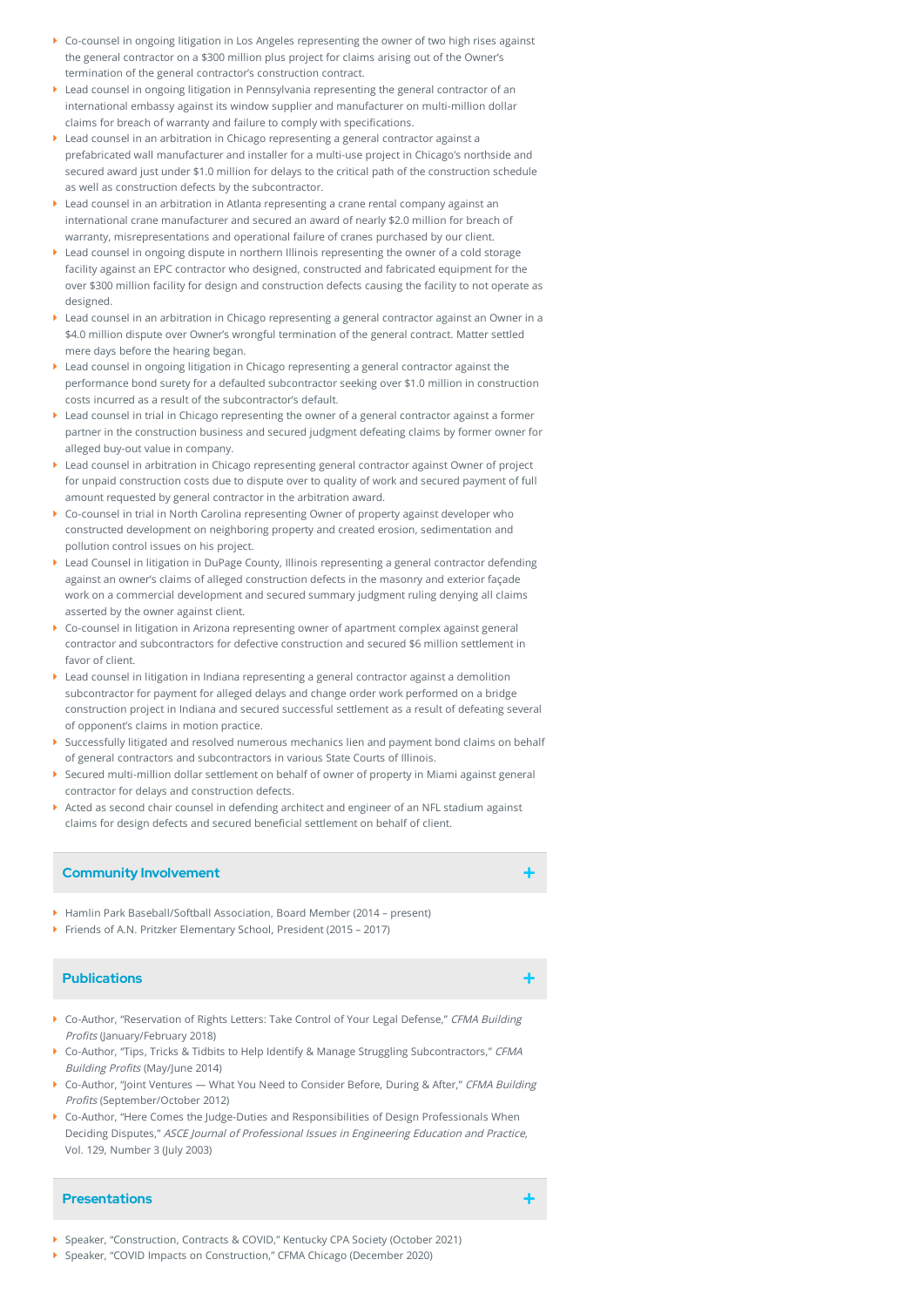- Speaker, "Navigating Document Retention in the Construction Industry," CFMA Chicago (December 2019)
- Speaker, "Loss of Productivity Claims," CFMA Midwest Regional Conference (September 2019)
- Speaker, "Construction Contracts 101," CFMA Chicago (January 2019)
- Speaker, "Mechanics Lien Rights for the Interior Designer," Chicago, IL (November 2017)
- Speaker, "Construction Law Update," Illinois CPA Construction Industry Virtual Conference, Chicago, IL (October 2017)
- **S**peaker, "Effective Contract Negotiations," CFMA Midwest Regional Conference, Oak Brook, IL (September 2017)
- Speaker, "The New AIA Contract Documents," CFMA Midwest Regional Conference, Oak Brook, IL (September 2017)
- Speaker, "Getting Contractors Paid," Associated Steel Erectors Education Seminar, Countryside, IL (August, 2017)
- ▶ Speaker, "Contract Negotiation For The Financial Manager," CFMA National Conference, Scottsdale, AZ (June 5, 2017)
- Speaker, "Equipment Company Claims," American Association of Cost Estimators (AACE), Chicago, IL (April 6, 2017)
- Speaker, "Contracts 101," National Electrical Contractors Association, Oak Brook, IL (February 22, 2017)
- Speaker, "Hot Topics In Tax And Construction Law," CFMA Program, Oak Brook, IL (October 19, 2016)
- ▶ Speaker, "Strengthen Your Position For Getting Paid," CFMA Midwest Regional Conference (September 27, 2016)
- Speaker, "Claim Review & Validation for Maximizing Recovery," CFMA Program, Oak Brook, IL (February 17, 2016)
- Speaker, "Mechanics Liens: New Changes & Old Issues," CFMA Program, Oak Brook, IL (November 11, 2015)
- Speaker, "Examining Legal Issues & Disputes Construction Contracts Workshop," HalfMoon Education, Wheaton, IL (November 7, 2014)
- Speaker & Moderator, "Troubled Subcontractors," CFMA Panel Discussion, Oak Brook, IL (October 22, 2014)
- Speaker, "Mechanics Liens, Sworn Statements & Lien Waivers, Oh My," CFMA Midwest Regional Program, Oak Brook, IL (September 23, 2014)
- Co-Author, "Tips, Tricks & Tidbits to Help Identify & Manage Struggling Subcontractors," CFMA Building Profits (May/June 2014)
- Speaker, "Construction Management Agreements AIA Documents," Naperville, IL (April 16, 2014)
- Speaker, "Illinois Public Construction Bond Act & Contract Warranties," Clifton Larson Allen's Annual Construction Accounting and Financial Reporting Seminar, Schaumburg, Illinois (October 17, 2013)
- Speaker, "Advanced Contract Negotiations," CFMA Chicago Chapter, Oak Brook, IL (February 27, 2013)
- Speaker, "Hot Button Construction Law Issues for CPA's," Illinois CPA Society Construction Industries, Oak Brook, IL (October 30, 2012)
- Speaker, "Public Liens in Illinois," Illinois Continuing Education, Chicago, IL (September 21, 2012)
- ▶ Speaker, "Strengthen Your Legal Position Through Contract Negotiation," Chicago Roofing Contractors Association, Naperville, IL (September 18, 2012)
- Speaker, "Joint Ventures What You Need to Consider Before, During & After," CFMA National Conference, Orlando, FL (June 26, 2012)
- Speaker, "Preventing & Resolving Construction Defect Claims," American Conference Institute, Orlando, FL (February 29, 2012)
- Speaker, "Construction Contracts 101," CFMA-Chicago Chapter, Oak Brook, IL (December 6, 2011)
- Program Co-Chair, "Construction Insurance," ABA Forum on the Construction Industry, Chicago, IL (September 22, 2011)
- Speaker, "Perfecting Mechanics Liens in Illinois Private Construction," Chicago Bar Association (December 8, 2010)
- Speaker, "Construction Management Agreements," Lorman Education Services, Countryside, IL(February 19, 2008)
- Speaker, "Important Considerations for your Subcontract, Strong Construction Contracts: Your Foundation for Payment," National Business Institute, Oak Brook, IL (February 26, 2007)
- Speaker, "Key Provisions in Subcontracts, The Fundamentals of Construction Contracts: Understanding the Issues in Illinois," Lorman Education Services, Arlington Heights, IL (July 28, 2006)
- Speaker, "LEED Green Building Rating System and Related Legislation in Illinois," Stein, Ray & Harris Design Symposium, Chicago, IL (April, 2006)
- Speaker, "Construction Defect Claims from the Contractor's Perspective, Construction Defect Claims in Illinois," Lorman Education Services, Chicago, IL (February 16, 2006)
- Speaker, "LEED Green Building Rating System and Related Legislation in Illinois," Lorman Education Services, December 8, 2005 (Downers Grove, Illinois)
- Speaker, "Here Comes the Judge, the Design Professional's Responsibility as the Arbiter of Disputes," Stein, Ray & Harris Design Symposium, Chicago, IL (March 2002)

## **Bar and Court Admissions**